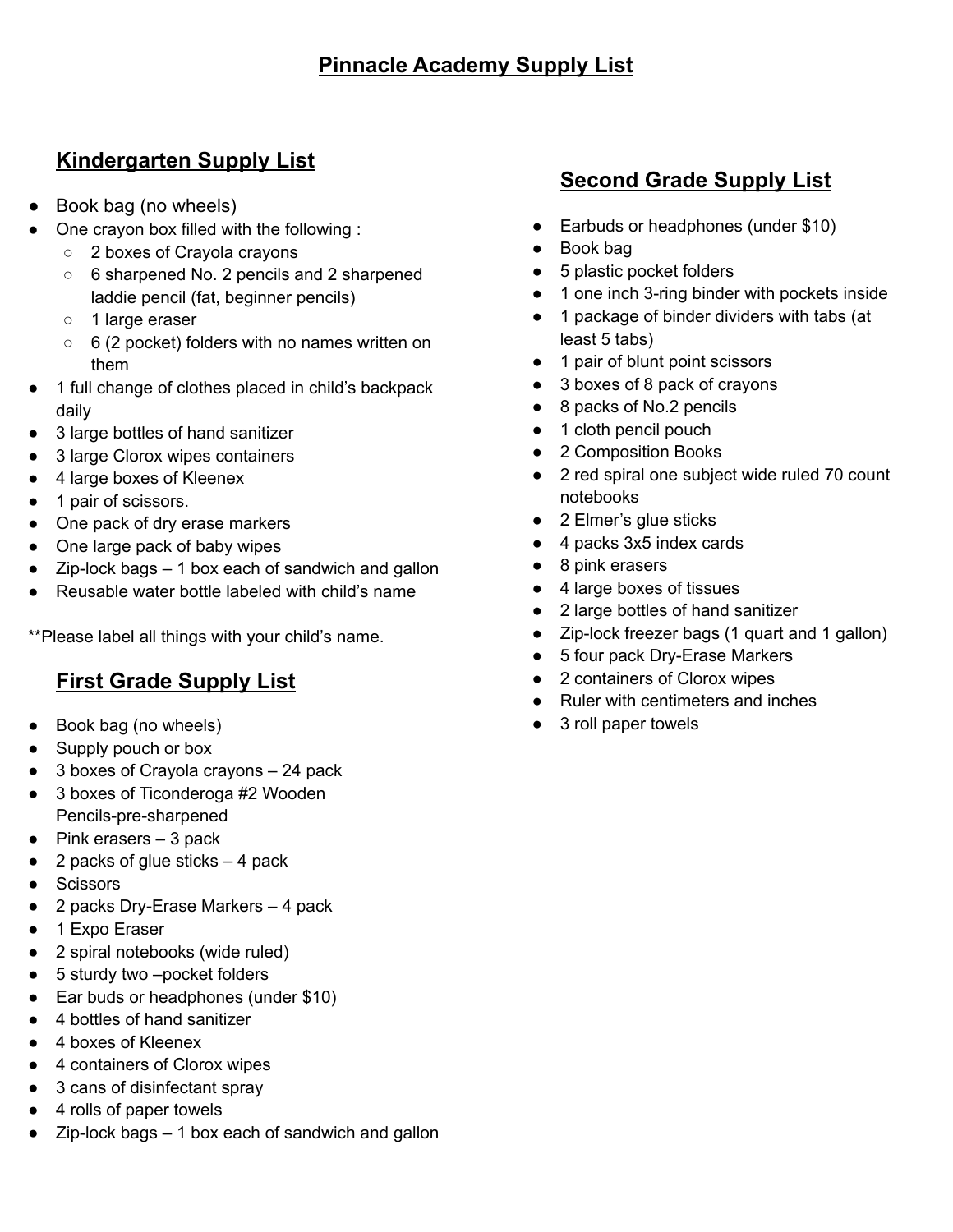# **3rd Grade Supply List**

- Bookbag(no wheels)
- Headphones- no earbuds. Headphone purchases should not be over \$10.00. Pinnacle Academy does not replace broken headphones
- 2 packs of No. 2 pencils(24 count) Sharpened
- Expo Dry Erase Markers-wide 6 count black
- 2 boxes of crayola crayons (24 count ONLY)
- 4 highlighters any color
- 1 pack Crayola Wide Tip Markers
- 1 pair of 5 inch scissors(pointed)
- 2 spiral notebooks
- 5 plastic pocket folders(different solid colors)
- 1 handheld personal pencil sharpener
- 6 glue sticks Elmer's All purpose(normal size)
- 6 boxes of Kleenex
- 4 rolls of paper towels
- Boys-1 box of gallon zip-lock bags
- Girls-1 box of quart zip-lock bags
- 1 pack post-it notes
- 2 34oz hand sanitizer
- 2 container of disinfectant wipes
- $\bullet$  1 supply box( $5 \times 8$ )
- 1 pencil pouch

### **Fourth Grade Supply List**

- Bookbag(no wheels)
- Headphones- no earbuds. Headphone purchases should not be over \$10.00. Pinnacle Academy does not replace broken headphones
- 2 packs of No. 2 pencils(24 count) presharpened
- 4 plastic colored folders (1- red, 1- blue, 1-yellow, 1-green)
- 5 packs of Expo Dry Erase Markers
- 2 boxes of crayons (24 count ONLY)
- 1 pack of highlighters
- 1 pack of colored pencils
- 1 pack of copy paper
- 1 pair of 5 inch scissors

#### 4 pink erasers  $\bullet$  6 glue sticks

- 6 boxes of Kleenex
- 4 rolls of paper towels
- 1 box of gallon zip-lock bags
- 1 box of quart zip-lock bags
- 1 box of snack size zip-lock bags
- 3 large bottles of hand sanitizer
- 1 container of disinfectant wipes
- 1 supply box container

# **5th Grade Supply List**

- Book Bag (no wheels)
- Headphones- no earbuds. Headphone purchases should not be over \$10.00. Pinnacle Academy does not replace broken headphones. Please put in a labeled ziplock
- 2 packages of dry erase markers (4 pk)
- 8 packages of No. 2 pencils
- 1 personal pencil sharpener
- 2 large bottles of hand sanitizer
- 3 large boxes of Kleenex
- 1 packages of gridded notebook paper
- 1 boxes of 24 Crayons
- Colored Pencils
- Pencil Pouch
- \*\*\*3 one subject notebooks (70 or 100 sheets)
- \*\*\*4 pocket folders no fasteners
- 3 packages of 10 tab dividers
- \*\*\*3 (1 inch) three ring binders
- 2 containers of Clorox wipes
- 2 rolls of paper towels
- 1 box of quart sized ziplocks (at least 30 bags)
	- \*Label these items with you students name

2 wide ruled one subject notebooks

# **Fourth Grade Supply List Cont.**